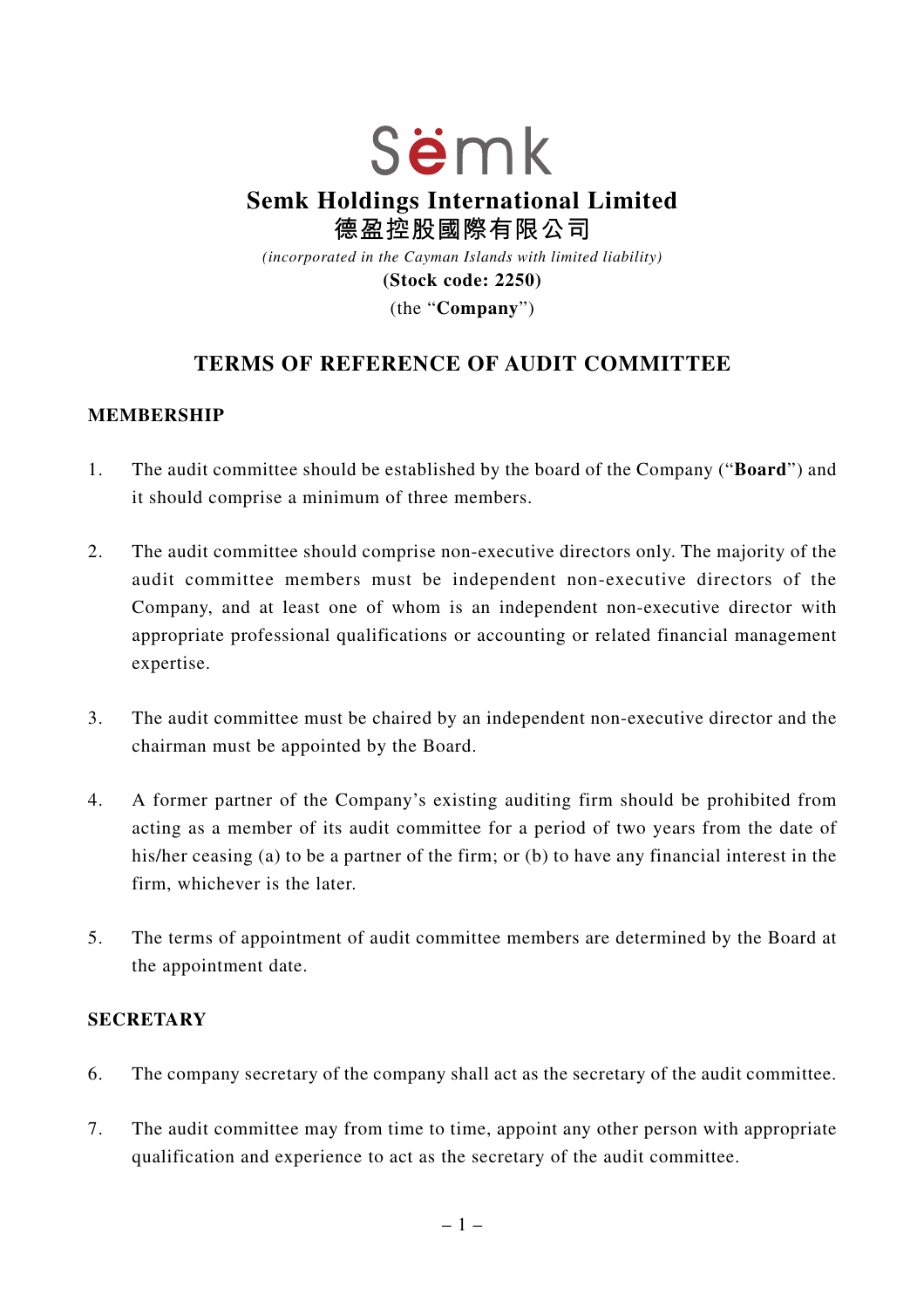### **FREQUENCY AND PROCEEDINGS OF MEETINGS**

- 8. The audit committee should meet at least twice a year. Any member or the secretary of the Audit Committee can call for a meeting. The external auditors of the Company can call for a meeting if necessary.
- 9. Notice of at least 14 days should be given for any meeting, unless such notification is waived by all members of the audit committee. Notwithstanding the notification period, the attendance of the member of the committee at the meeting would be deemed to be treated as the waiver of the required notification requirement. If the follow up meeting takes place within 14 days after the meeting, then no notification is required for such follow up meeting.
- 10. The quorum necessary for the transaction of business of the audit committee shall be two members of the audit committee, one of whom must be an independent non-executive director.
- 11. Meeting can be attended in person or via electronic means including telephonic or videoconferencing. The members of the audit committee can attend the meeting via telephonic or any similar communication device (all persons attending such meeting should be able to hear from such member via such communication device).
- 12. Resolutions of the audit committee should be passed by more than half of the members.
- 13. The resolution passed and signed by all members is valid, and the validity is same as any resolution passed in the meeting held.
- 14. Full minutes of audit committee meeting should be kept by a duly appointed secretary of the audit committee and should be open for inspection at any reasonable time on reasonable notice by any director of the Company. Minutes of the meeting should record in sufficient detail the matters considered and decisions reached, including any concerns raised by directors or dissenting views expressed. Draft and final versions of minutes of the meeting should be sent to all committee members for their comments and records, within a reasonable time after the meeting.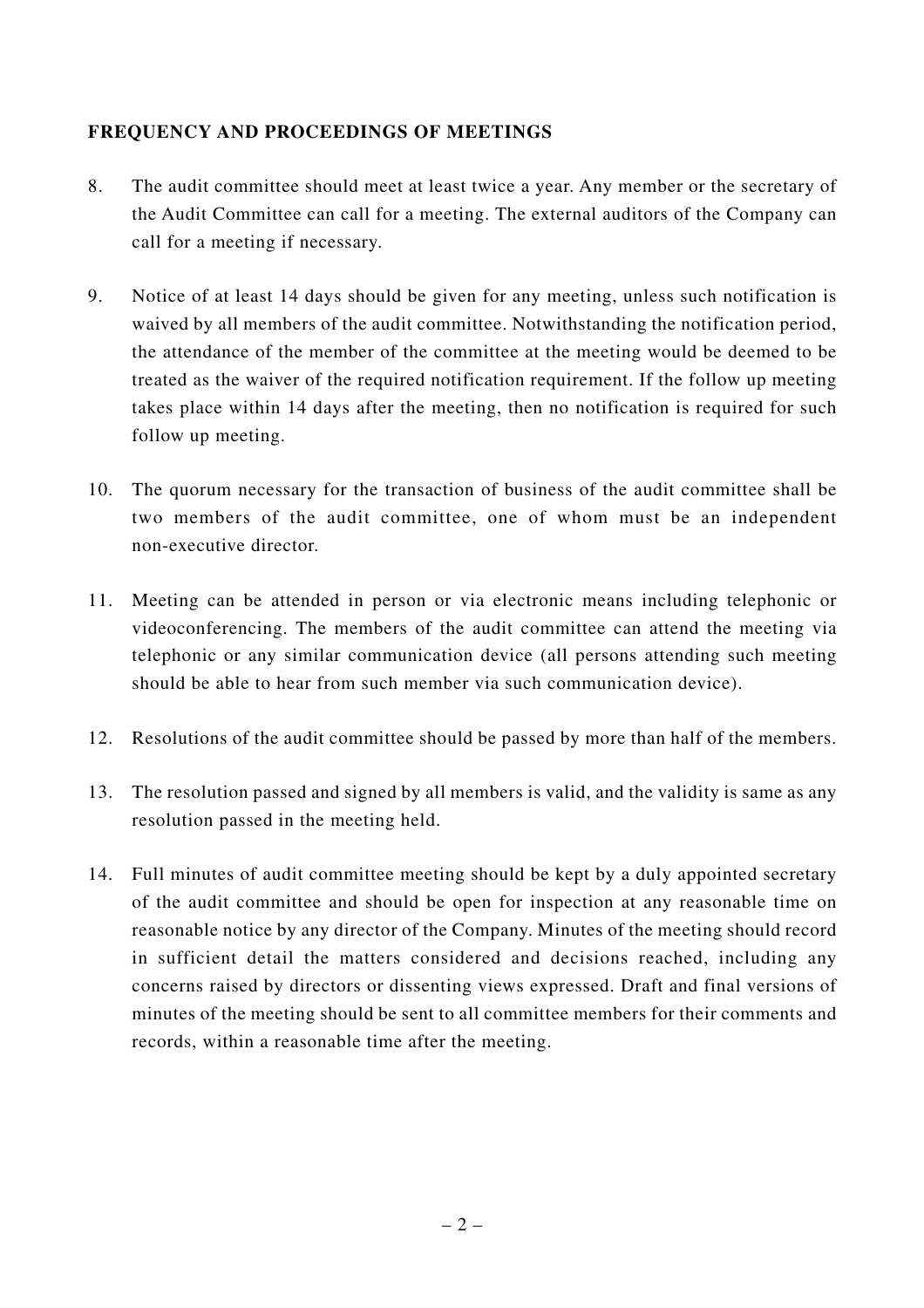#### **MEETING ATTENDANCE**

- 15. The members of the audit committee should meet, at least twice a year, with the Company's auditors. At least one of the said meetings should be held in the absence of the executive directors of the Company to discuss matters relating to the audit fees, any issues arising from the audit and any other matters the auditors wish to raise.
- 16. Upon the invitation from the audit committee, the following persons can attend the meeting: (i) chief financial officer (or equivalent); (ii) financial controller (or equivalent); (iii) head of internal audit department or (if absence) the representative from internal audit department; and (iv) the other Board members.
- 17. Only the members of audit committee can vote in the meeting.

#### **ANNUAL GENERAL MEETINGS**

18. The chairman of an audit committee or (if absent) the other member of an audit committee (must be an independent non-executive director) should attend the annual general meeting of the Company and handle the shareholders' enquiry on the activities and responsibilities related to the audit committee.

#### **RESPONSIBILITIES, DUTIES, POWERS AND FUNCTIONS**

- 19. The audit committee is responsible for reviewing and monitoring the financial reporting, risk management and internal control principles of the Company, and assist the Board to fulfill its responsibility over the audit. The audit committee's duties and powers should include:
- 20. Relationship with the Company's external auditors:
	- (a) to be primarily responsible for making recommendations to the Board on the appointment, reappointment and removal of the external auditor, and to approve the remuneration and terms of engagement of the external auditor, and any question of its resignation or dismissal;
	- (b) to review and monitor the external auditor's independence and objectivity and the effectiveness of the audit process in accordance with applicable standards. The audit committee should discuss with the external auditor the nature and scope of the audit and reporting obligations before the audit commences;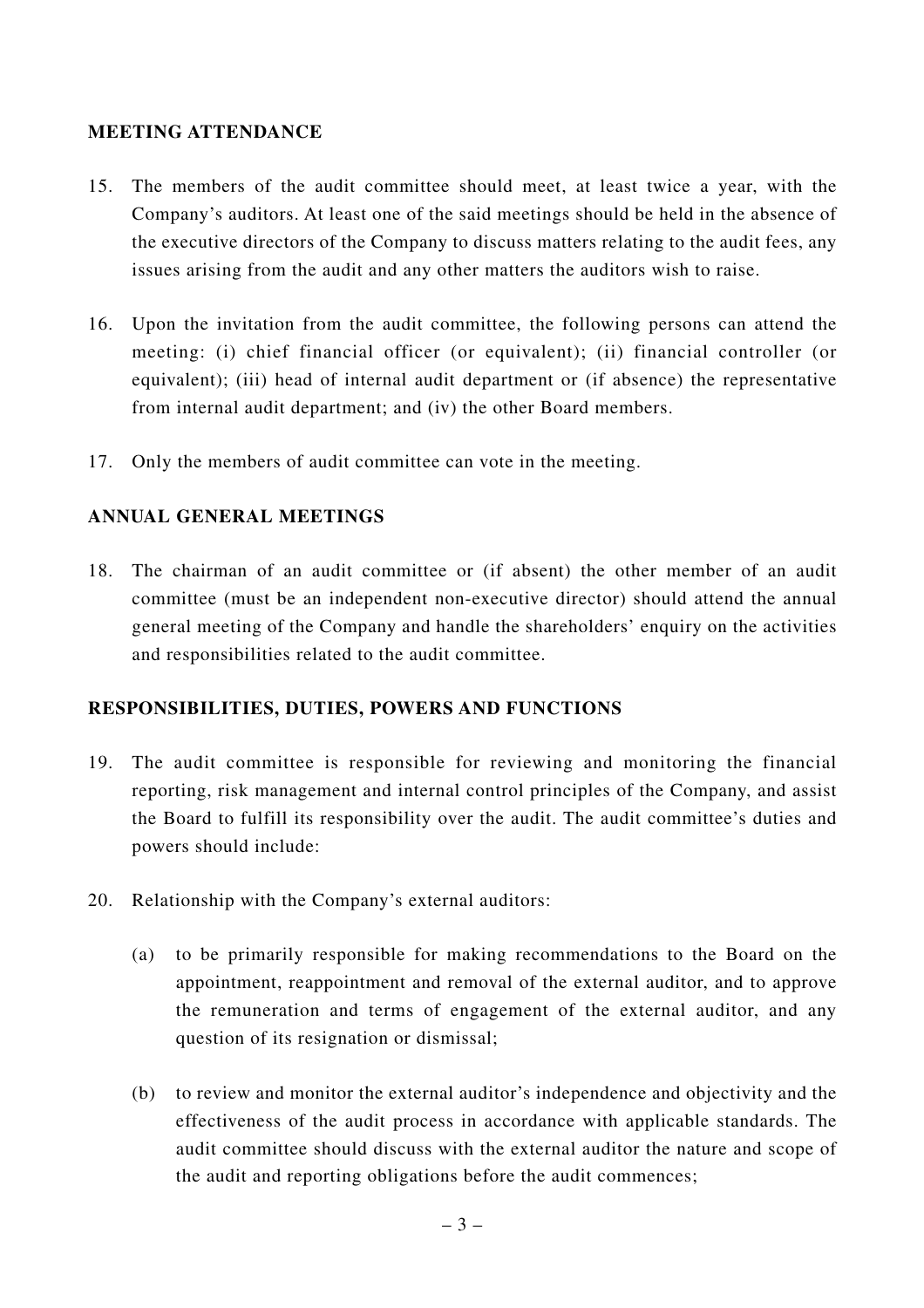- (c) to develop and implement policy on the engaging an external auditor to supply non-audit services. For this purpose, an "external auditor" includes any entity that is under common control, ownership or management with the audit firm or any entity that a reasonable and informed third party knowing all relevant information would reasonably conclude to be part of the audit firm nationally or internationally; and
- (d) to report to the Board, identifying and making recommendations on any matters where action or improvement is needed.
- 21. Review of the Company's financial information
	- (a) to monitor integrity of the Company's financial statements and annual report and accounts, half-year report and, if prepared for publication, quarterly reports, and to review significant financial reporting judgments contained in them. In reviewing these reports before submission to the Board, the committee should focus particularly on:
		- (i) any changes in accounting policies and practices;
		- (ii) major judgmental areas;
		- (iii) significant adjustments resulting from audit;
		- (iv) the going concern assumptions and any qualifications;
		- (v) compliance with accounting standards; and
		- (vi) compliance with the Rules Governing the Listing of Securities on The Stock Exchange of Hong Kong Limited (the "**Listing Rules**") and legal requirements in relation to financial reporting; and
	- (b) Regarding paragraph 21(a) above:
		- (i) members of the audit committee should liaise with the Board and senior management and the audit committee must meet, at least twice a year, with the Company's auditors; and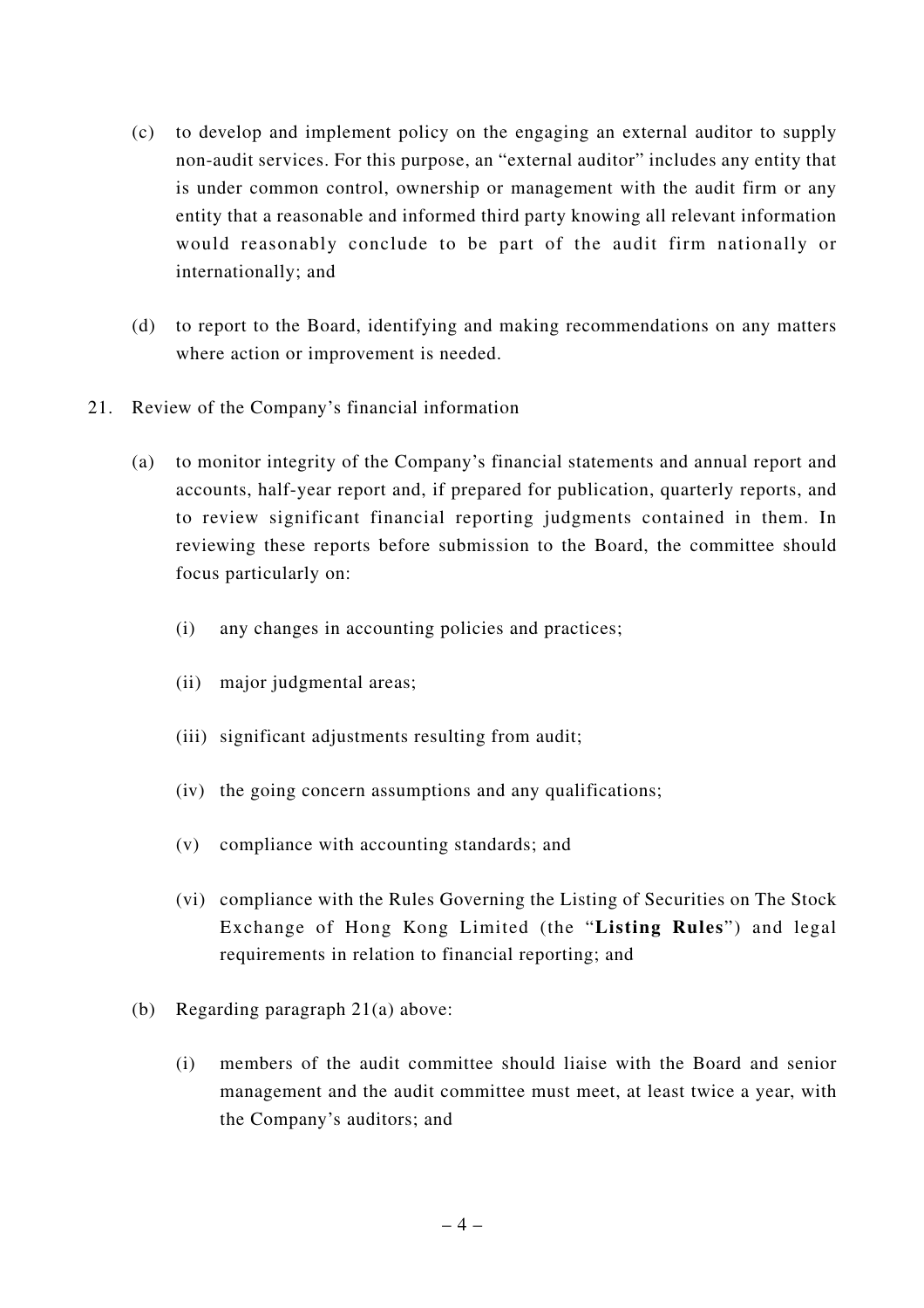- (ii) the audit committee should consider any significant or unusual items that are, or may need to be, reflected in the report and accounts, it should give due consideration to any matters that have been raised by the Company's staff responsible for the accounting and financial reporting function, compliance officer and auditors.
- 22. Oversight of the Company's financial reporting system, risk management and internal control systems
	- (a) to review the Company's financial controls, and unless expressly addressed by a separate risk committee of the Board, or by the Board itself, to review the Company's risk management and internal control systems;
	- (b) to discuss the risk management and internal control systems with management to ensure that management has performed its duty to have effective systems. The discussion should include the adequacy of resources, staff qualifications and experience, training programmes and budget of the Company's accounting and financial reporting function;
	- (c) to consider major investigation findings on risk management and internal control matters as delegated by the Board or on its own initiative and management's response to such findings;
	- (d) where an internal audit function exists, to ensure co-ordination between the internal and external auditors, and to ensure that the internal audit function is adequately resourced and has appropriate standing within the Company, and to review and monitor its effectiveness;
	- (e) to review the group's financial and accounting policies and practices;
	- (f) to review the external auditor's management letter, any material queries raised by the auditor to management about accounting records, financial accounts or systems of control and management's response;
	- (g) to ensure that the Board will provide a timely response to the issues raised in the external auditor's management letter;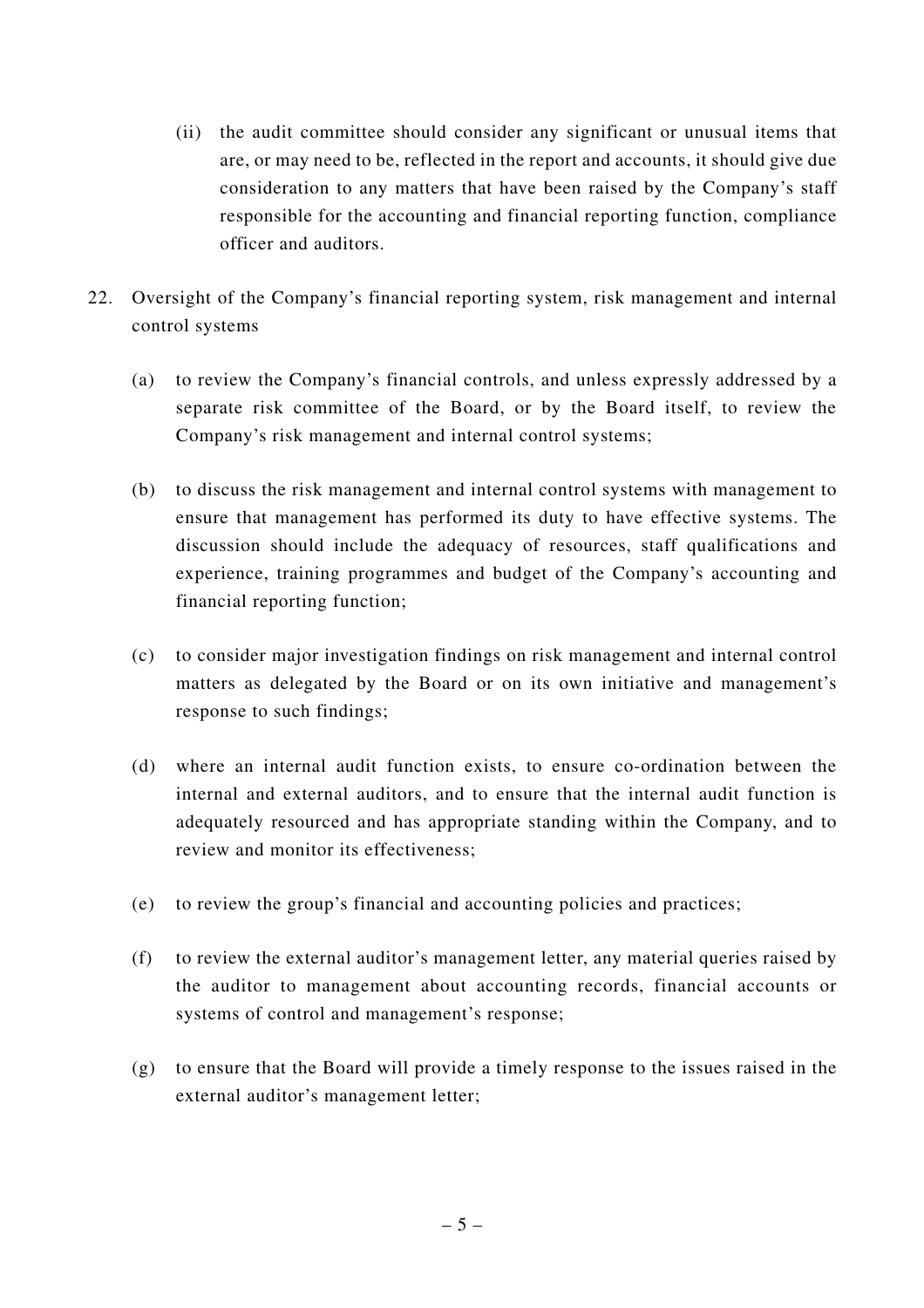- (h) to act as the key representative body for overseeing the Company's relationship with the external auditor;
- (i) to review arrangements that employees of the Company can use, in confidence, to raise concerns about possible improprieties in financial reporting, internal control, risk management or other matters. The audit committee should ensure that proper arrangements are in place for fair and independent investigation of these matters and for appropriate follow-up action;
- (j) to review ongoing connected transactions of the Company and ensure compliance with terms of approval by shareholders of the Company;
- (k) to report to the Board on the matters in the code provision under Appendix 14 of the Listing Rules;
- (l) to consider other topics, as determined by the Board from time to time;
- (m) where the Board disagrees with the audit committee's view on the selection, appointment, resignation or dismissal of the external auditors, the Company should include in the Corporate Governance Report a statement from the audit committee explaining its recommendation and also the reason(s) why the Board has taken a different view;
- (n) establish a whistleblowing policy and system for employees and those who deal with the Company (e.g. customers and suppliers) to raise concerns, in confidence, with the audit committee about possible improprieties in any matter related to the Company;
- (o) conform to any requirement, direction, and regulation that may from time to time be prescribed by the Board or contained in the constitution of the Company or imposed by the Rules Governing the Listing of Securities on The Stock Exchange of Hong Kong Limited or applicable law; and
- (p) to consider other matters, as determined or assigned by the Board from time to time or otherwise required by the Listing Rules from time to time.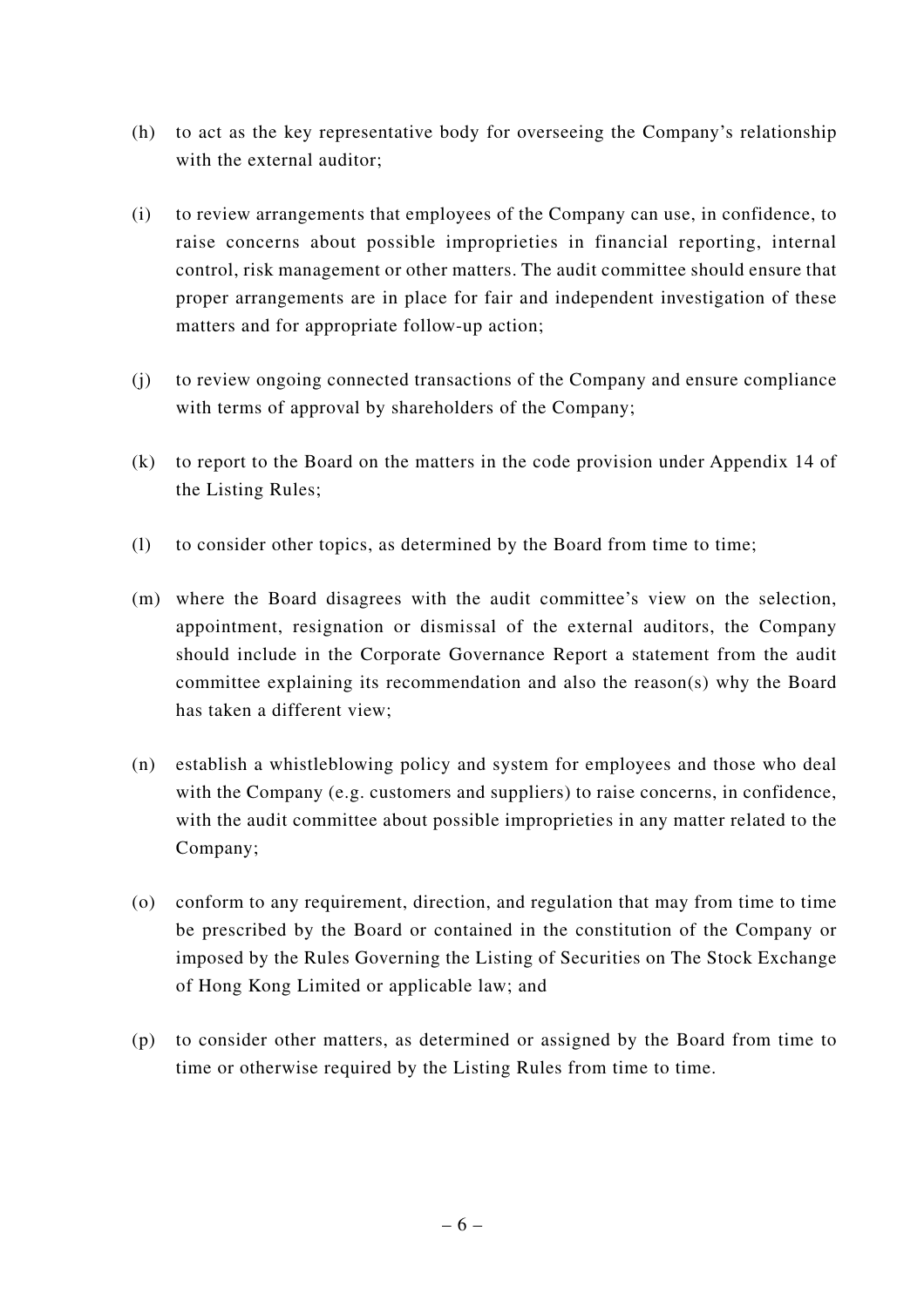- 23. Performing the Company's corporate governance functions
	- (a) to develop and review the Company's policies and practices on corporate governance and make recommendations to the Board;
	- (b) to review and monitor the training and continuous professional development of Directors and senior management of the Company;
	- (c) to review and monitor the Company's policies and practices on compliance with legal and regulatory requirements;
	- (d) to develop, review and monitor the code of conduct and compliance manual (if any) applicable to employees and directors of the Company; and
	- (e) review the Company's compliance with the code and disclosure in the Corporate Governance Report of the Company.

## **REPORTING RESPONSIBILITIES**

- 24. The audit committee has to report to the Board after each meeting on its decisions or recommendations, unless there are legal or regulatory restrictions on its ability to do so (such as restriction on disclosure due to regulatory requirements).
- 25. The audit committee's recommendations on nomination will be placed before the Board in the form of a Board paper circulated in advance of Board meetings through the company secretary.

#### **AUTHORITY**

- 26. The Board should authorize the audit committee to inspect all accounts, reports and records of the Company.
- 27. In order to fulfill its duties, the audit committee is eligible to request the management of the Company to provide any figures related to the financial status of the Company, its subsidiaries and associates.